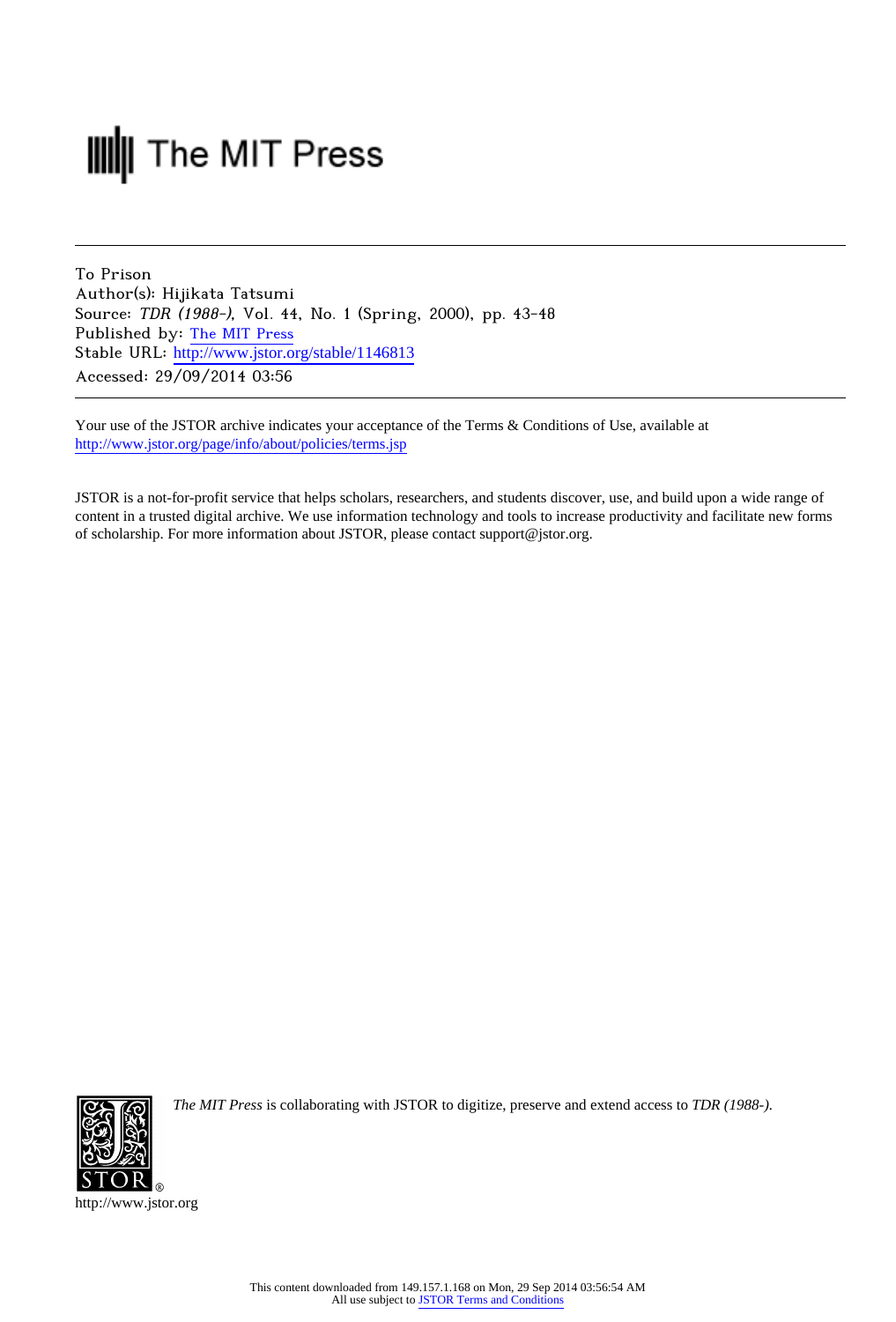## To Prison

## Hijikata Tatsumi

I, who caught a cold by looking at a stone and became anxious on seeing a landscape with no one in it, grew up thinking myself maimed. One day a man stood next to my father; a tree cracked and my father fell. Clutching a stone, I resisted; my father was being beaten up. That was the start of my perception of an unhappy world. There must, however, be more fruitful mistakes in bleeding nature.

I grew up always sniffing out criminals, that is to say, such company as theirs. Everyone bears the burden of being a human child, yearning for companions to run away from home with. My anger over that alone was ample.

A gang of pals contains the dimension of smell. The word "world" was nothing but raving to me, who had spent my youth like a cur. Bleeding nature always overflows the allotments of history and sociology, and my gaze never wavered from it. The friends I made in Tokyo were, so to speak, inhabitants of the transparent, mechanical "world," without any ties to bleeding nature and even without smell. I could not help seeing them as corpses.

Isn't there some work that strews absolute putrefaction and graphic terror throughout the world? I have always thought I would like to put my hands to the axle of anger that sustains that kind of work.

Today I am no longer a dog. Albeit clumsily, extremely clumsily, I am definitely recovering. What, however, does my recovery signify? What on earth does recovery mean to me? Haven't I already recovered? Don't I continue to recover in order to be sick? In any case, my current situation is that of walking around a room with the windows wide open while holding a matchlock musket.

I am desperately trying to escape from the cellar of the freedom of being tied and from the relationship between the ropes used for tying. I was frustrated in boyhood because of talk of an unfortunate rice paddy. One thing for sure, though, I will no longer be cheated by a bad check called democracy. No future correspondence will reach me from slightly soiled pigeons set free by society's hands and I am enforcing silence too on my youth, when I was not even a dog licking the wounds of capitalism. At any rate, I have a matchlock at the window. But for some reason my finger does not reach the trigger. Is there any greater misery than entrusting a dream to a reality from which one will sometime have to wake? I should shut the window immediately and continue the conversation between this, my only life, and the universe. What I was unable to find even in childhood... I have, at last, just transformed from a dog into a living creature called a human being.

The Drama Review 44, 1 (T165), Spring 2000. English translation copyright  $\heartsuit$  2000 New York University and the Massachusetts Institute of Technology.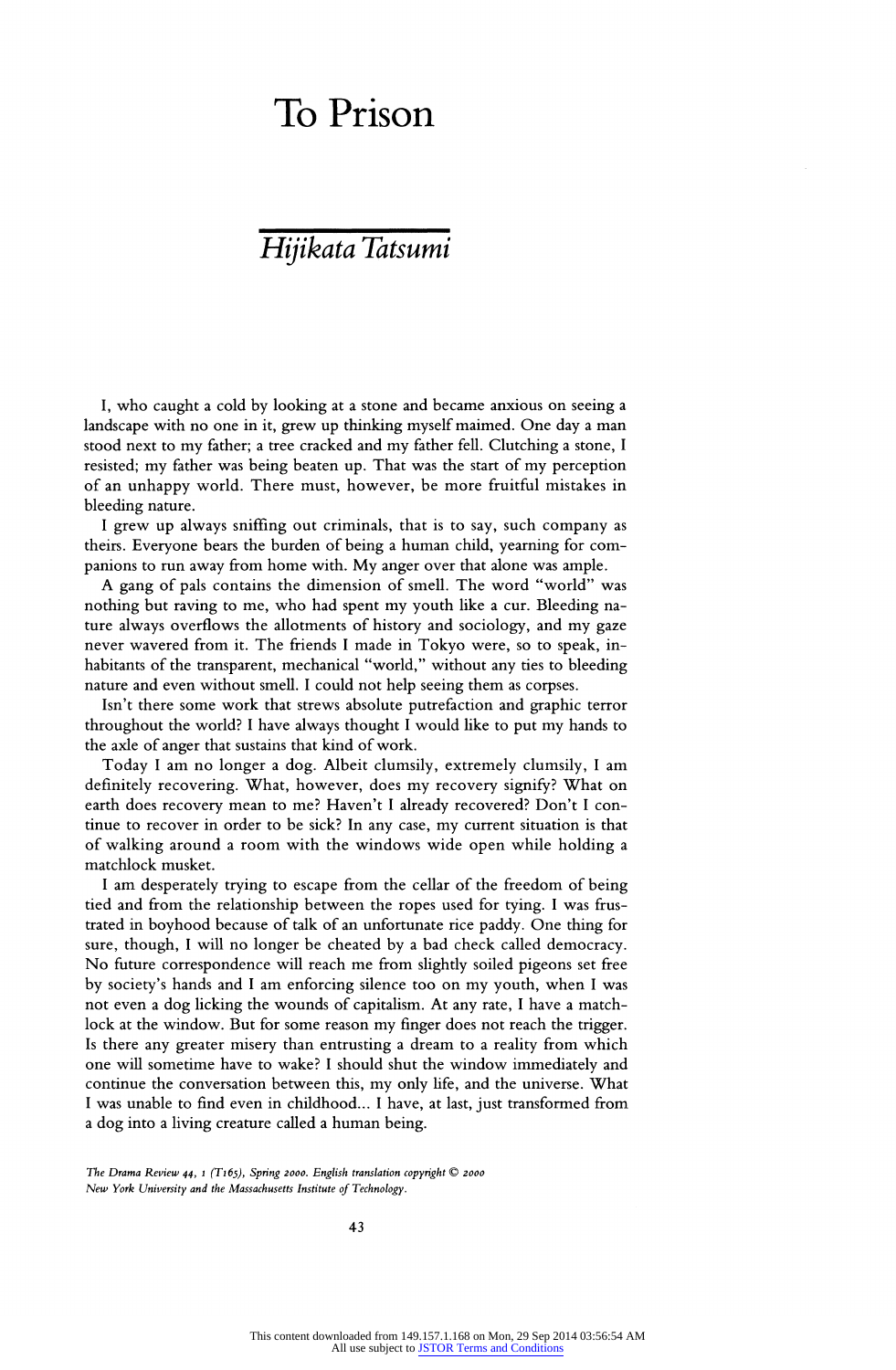

1. Hijikata Tatsumi in Emiri no bara (Emily's Rose, 196o), choreographed by Hijikata Tatsumi. (Photo courtesy of Keiō gijuku University Art Center)

All of a sudden a naked body has come into the gun port. The naked body is bleeding. Amidst a continuity resembling anger, I make repairs to arms and legs, which constantly go astray in an individual organic body. Forgetting the origin of legs and even that of arms. I am a body shop; my profession is the business of human rehabilitation, which goes today by the name of dancer.

All the power of civilized morality, hand in hand with the capitalist economic system and its political institutions, is utterly opposed to using the body simply for the purpose, means, or tool of pleasure. Still more, to a production-oriented society, the aimless use of the body, which I call dance, is a deadly enemy which must be taboo. I am able to say that my dance shares a common basis with crime, male homosexuality, festivals, and rituals because it is behavior that explicitly flaunts its aimlessness in the face of a production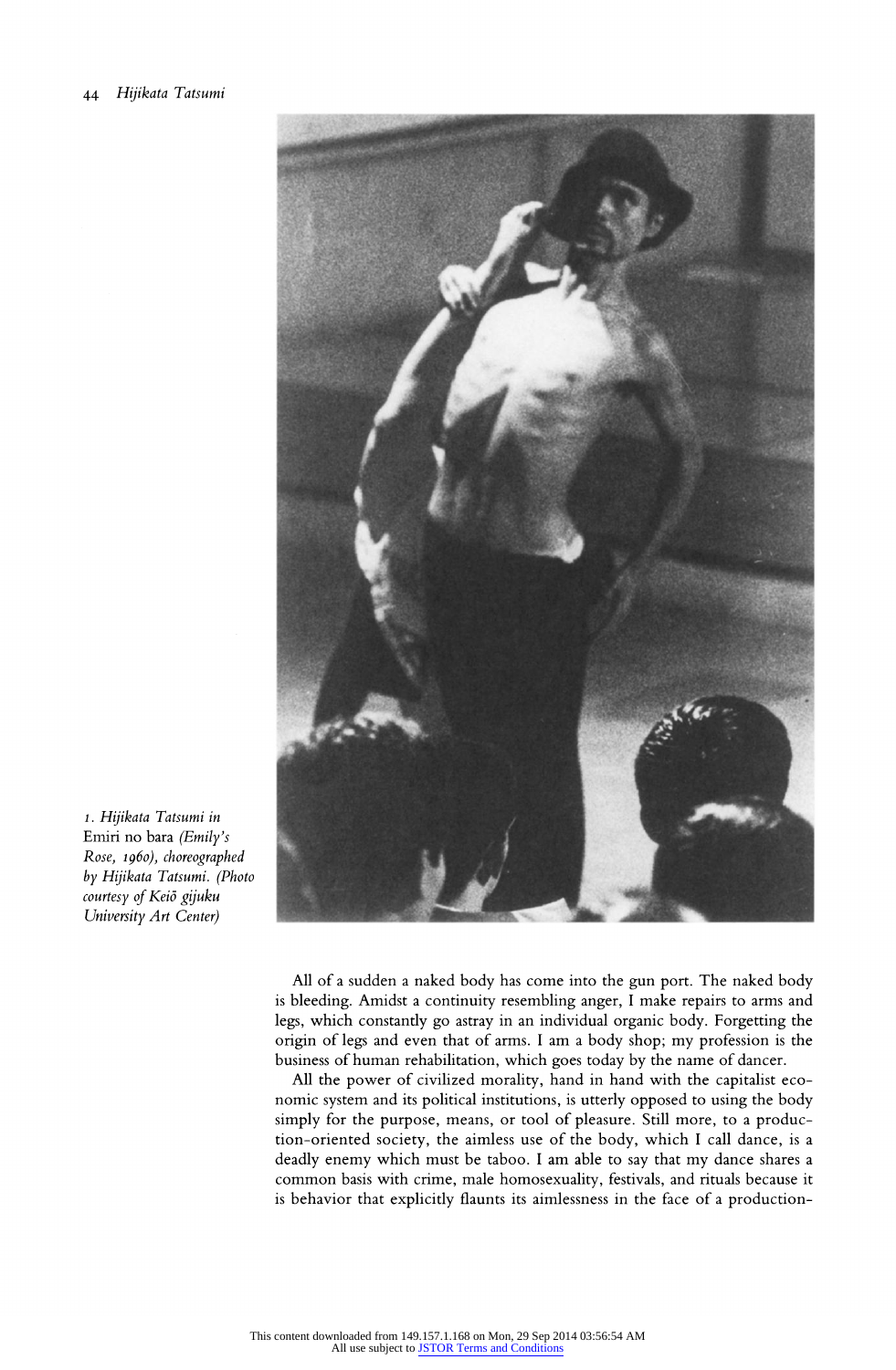oriented society. In this sense my dance, based on human self-activation, including male homosexuality, crime, and a naive battle with nature, can naturally be a protest against the "alienation of labor" in capitalist society. That is probably the reason too that I have expressly taken up with criminals.

There are some common points in the taciturnity of criminals, and there are crushing mistakes that extend straight on. I am always dragged by the legs of the young criminals today who pass me by. They are legs which have never carried politics as accomplices for horsing around. Youth who chase far beyond suspicion the internal medicine and surgical knife, which today's civilization dispenses to them. I wager reality on a nonsensical vitality that has purged the echo of logic from my body and I dream of the day when I am sent to prison with them. In prison I will learn to play football. They are the legs of criminals with no need to learn how to stand in such a place. I am studying that kind of "criminal dance."

In the outside world, criminals have always been forced to stand. In outside reality, they fully experience that there is nothing worthy of belief. From various standpoints, a family for them cannot be a single unit where they are able to sit. Today's material, they have acquired a protective instinct that thinking is dangerous. First of all, I posit to begin with a composition in which I stand and they are made to stand. I walk and they are made to walk. All of a sudden they start to run and I too run. I fall down. They run. They get up without any injury from where they fell. Why is the place where they get up different from that where I get up bleeding? It is futile, in the end, to question what causes my activities constantly to erode. Human remodeling is accomplished only in connection with young people who unceasingly experience the natural movements that kick the matrix of today's good sense. I dream of such a criminal dance. There will no longer be any hesitation over torching theatres.

To the open air. In real life I will be able to become a second-rate murderer. I would like to have my own subjectivity, which wavers in mixing and confusing the imaginative process and the real-life process. I would like to be sitting, without even a passport, smack in the middle of a mistake.

From a closed room to the open air, from the open air to prison-that will inevitably be my path. My naked body will be carried without any pretext of inconvenience. Itwill be allowed to pass without any inspection of my personal effects, and I will get another look at dance that can be narrated by bare hands and by walking. The phrase "walk tirelessly" always points to the essence of dance. Georges Bataille said, "Nakedness offers a contrast to self-possession, to discontinuous existence, in other words." He also said, "It is a state of communication revealing a quest for a possible continuance of being, beyond the confines of the self. Bodies open out to a state of continuity through secret channels that give us a feeling of obscenity. Stripping naked is seen in civilizations where the act has full significance if not as a simulacrum of the act of killing at least as an equivalent shorn of gravity."' These words of Bataille's seem to approximate most closely the human solidarity of a naked body, which is first attained, even as the body is solitary, through the continuity of being, which is to say, death. I see in prison such a stage of tragedy, a stage of drama where the naked body and death are inseparably joined.

That I am dazed by the beauty of a prison gate is nothing but a posture of perplexity with myself, made to stand at the minimum distance from being naked. That is how terrifying it is to be naked, yet in the outside world we are already completely naked. For today the authority and significance of a prison gate being shut are declining. In any case, it is equivalent to being released. I will be carried merrily. Speech prohibited, sound contrived not to reach my ears, in garb of nondescript color, I shall continue to be conscious that I am still standing naked as is. No theatre matches this one, which is equipped with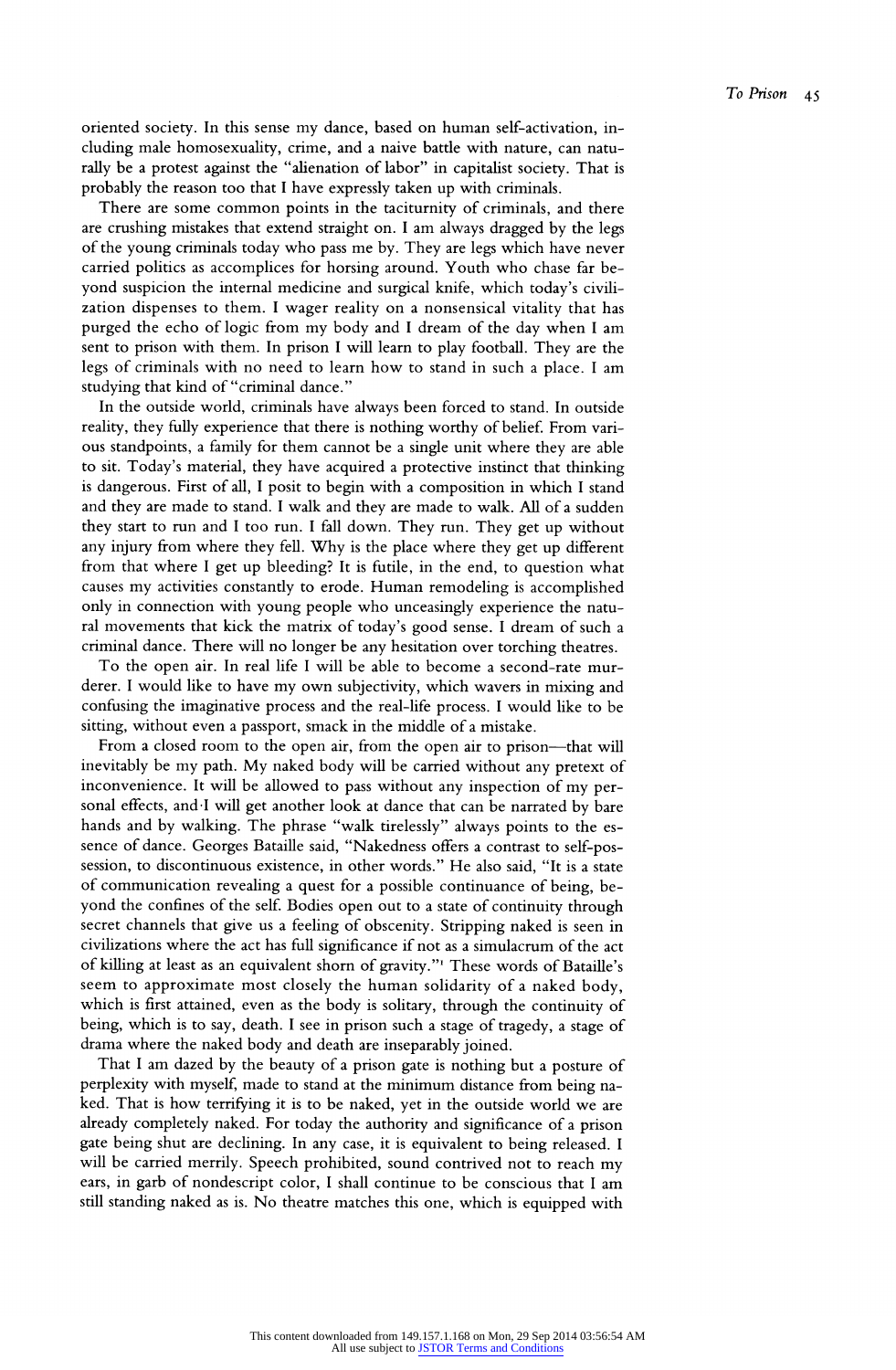the perfect mechanism for my destructive acts against production and morality. I see my own dance in a state of joyful group bathing in prison, and I see inmates on death row in the fall of modern civilization and in the family crest of its good sense. I see the original form of my dance in their walk.

A criminal on death row made to walk to the guillotine is already a dead person even as he clings, to the very end, to life. The fierce antagonism between life and death is pushed to the extreme and cohesively expressed in this lone miserable being who, in the name of the law, is forced into an unjust condition. A person not walking but made to walk; a person not living but made to live; a person not dead but made to be dead must, in spite of such total passivity, paradoxically expose the radical vitality of human nature. Sartre wrote: "A criminal with bound hands now standing on the scaffold is not yet dead. One moment is lacking for death, that moment of life which intensely desires death." This very condition is the original form of dance and it is my task to create just such a condition on the stage.



2. Leda santai (Three Phases of Leda, 1963) in Leda no kai (Leda Recital), written by Yagawa Sumiko, choreographed by Hijikata Tatsumi, with set design by Nonaka Yuri at Asbestos Hall. Kosugi Takeshi (left) and Hijikata Tatsumi. (Photo by Tanno Akira)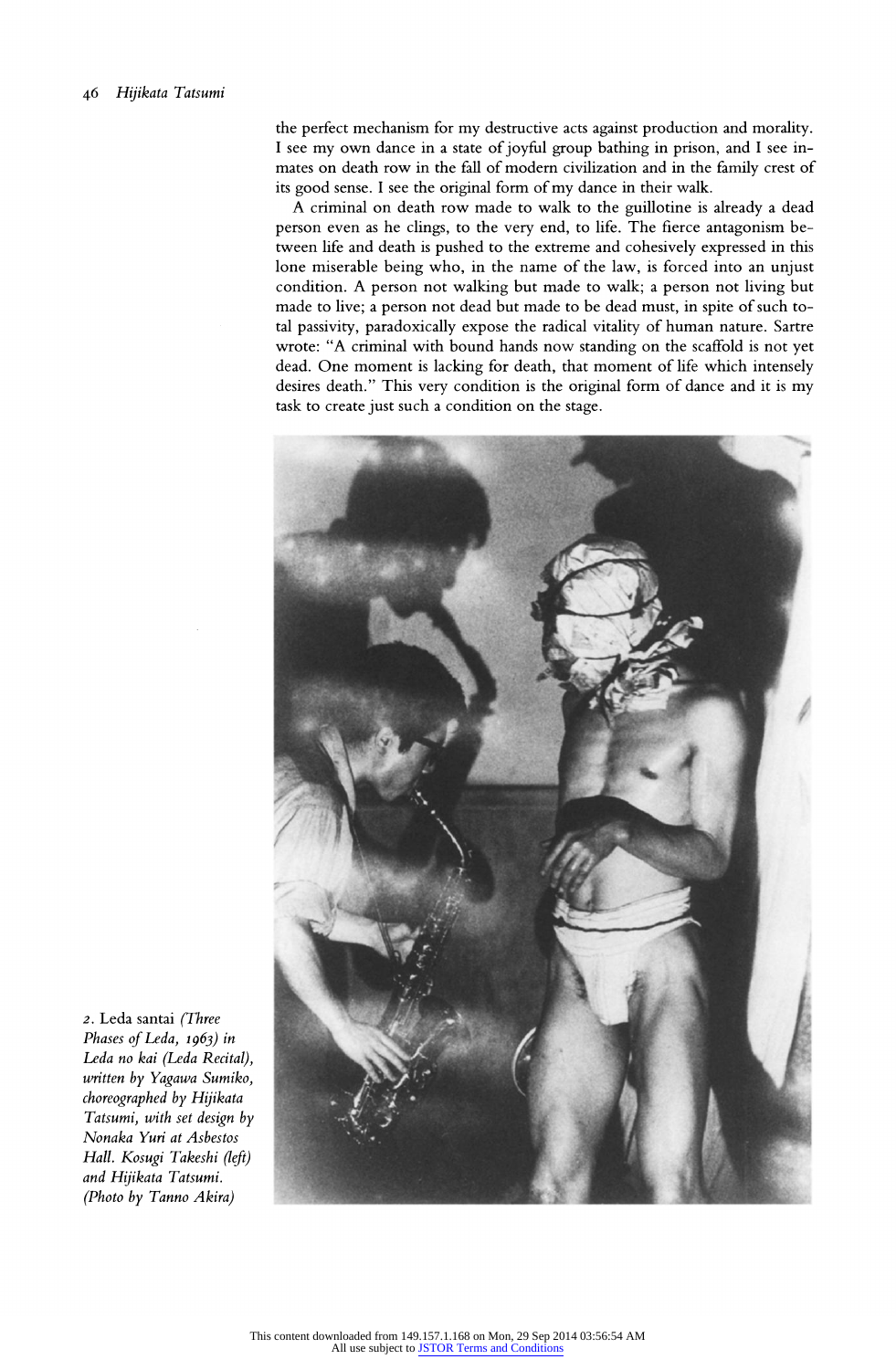Sending hysterical works to the theatre has great significance these days. We have the right to ask for a guarantee of actuality among the random noise and bad taste that are the equivalent of almost raw materials. The sublime asceticism of crime. A totally empty face which endures torture. Young people who have cleverly acquired a nonsensical vitality. The pure despair that emerges before hope is crushed. My task is to organize these into a dance group and to make them into naked soldiers.

Longing for asceticism, today's generation wavers. It can be inferred that most (Self-Defense Force members) abandoned solidarity with the flesh of their generation and threw themselves into the army out of a craving to be bound rather than to make a living. The dance, which is a medium between a spirit and an impulse to a secret ritual for the sake of pouring into the flesh and blood of young people, ends in finishing them as lethal weapons that dream.

That which is capable of confronting today's condition, which envelops the distortions of a solidarity severed into pieces, is nothing other than the establishment of a new individual human image and the acquisition of that solidarity. I place that solidarity within the scope of my work. I attempt to press the limits of myself and of my material. From the nature of my work, living beings are my material. They are young living beings who hold their tongues. Jean Genet wrote: "Talent is courtesy with respect to matter; it consists of giving song to what was dumb. My talent will be the love I feel for that which constitutes the world of prisons and penal colonies."<sup>2</sup> These words, completely and exactly, lead to my determination. "One must," in Nietzsche's words, "strip the costume of barren perception designed by contemporary civilization" from these young people who shut their mouths before and after any action. Nietzsche also said: "My work is to reanimate with vitality a skeleton pieced together from the consciousness of being a victim. I am a man of simple sensual passion. The sense of the tragic increases and declines with sensuousness." Because I am, as in these words of Nietzsche, a man of sensual passion, my work in all its aspects is as follows: That I must continue still to learn many more things from chopping heads with a hoe. That, with my own will, I must grasp a lethal weapon in my hands. I must first attempt to recover these hands. These new hands for the sake of operating a machine must be backed up by the hands that have held a hoe; they are not hands that grieve over a labor accident. I must sever these slender fingers which play with scraps. "Work is a priori power and provocation in struggle with nature; it is the overcoming of resistance," said [Herbert] Marcuse.3 This "provocation" is, in my own words, "dance." But a tongue that licks the wounds of this runaway mechanical civilization already exceeds the scope of our provocation. Politics that conceal in their breast afunction stripped of meaning are nothing but a station for incompetent humans who have started to have doubts about themselves at their source. We must continue to open up the current situation with hands that hold a chalk eraser which wipes out signs of an impotent future, of that culture of mournful cries which exist in the skeleton of victim consciousness. I am placing in the body of my work an altar similar to asceticism in front of a human body purged of impurities. My work is to remove toy weapons from the limbs of today's youth, who developed in barren circumstances, and to finish them as naked soldiers, as a naked culture.

Today I do not know anything, in terms of the formation of alienation and the continuity of harshness that work imposes on a body, which ranks with weeding in poor farm land in summer. In the crude energy combined with autonomous rhythm supporting that labor, there is something that almost makes you cover your eyes. Young farmers lose their years inside that energy. Babies delivered there grow up playing even now with shit. The current situation is that a whole family finds recovery in an anal disease suffered by a six